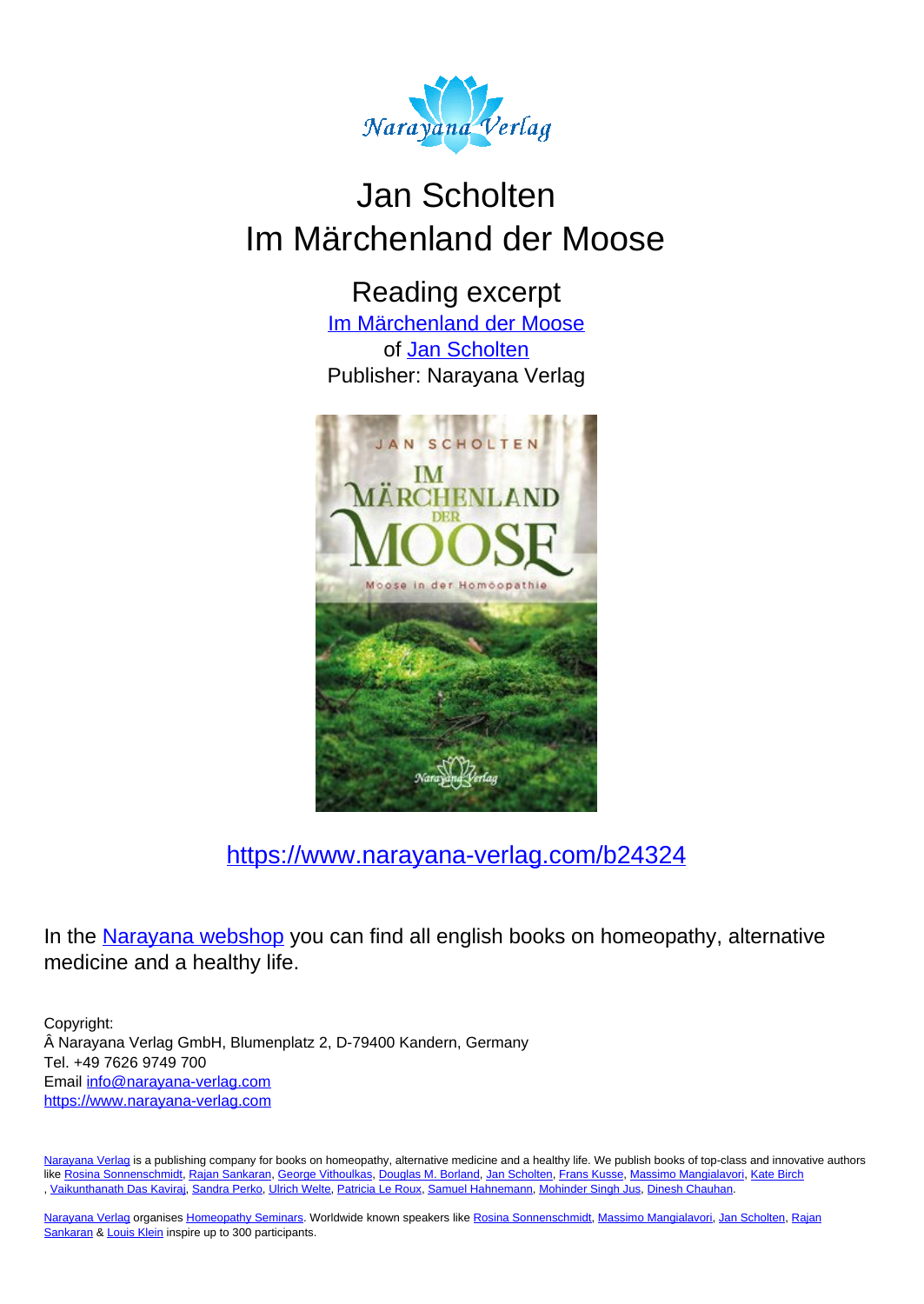

# **INHALT**



| 3-300.00.00                        |  |
|------------------------------------|--|
| BRYOPHYTA<br>. 1                   |  |
| 3-310.00.00                        |  |
| ANTHOCEROTOPHYTA17                 |  |
| 3-320.00.00                        |  |
| MARCHANTIOPHYTA 19                 |  |
| 3-321.00.00                        |  |
| Haplomitriidae                     |  |
|                                    |  |
| 3-322.10.00 Marchantiidae 20       |  |
| 3-322.11.00 Metzgeriales 22        |  |
| 3-322.11. Pellia neesiana 23       |  |
| $3 - 322$ .                        |  |
| Lophocolea heterophylla 23         |  |
| 3-322.11.05 Pellia endiviifolia 23 |  |
| 3-322.11.14 Metzgeria furcata 27   |  |
|                                    |  |
| 3-322.12.05                        |  |
|                                    |  |
| 3-322.12.05 Frullania dilatata 32  |  |
| 3-322.12.15                        |  |
| Radula complanata 34               |  |
| 3-322.14.00 Jungermanniales 37     |  |
| 3-322.14.07 Bazzania trilobata 38  |  |
| 3-322.14.08                        |  |
| Plagiochila asplenioides 40        |  |
| 3-322.16.00 Marchantiales 42       |  |
| 3-322.16.02                        |  |
| Lunularia cruciata  45             |  |

| 3-322.16.08                                        |  |
|----------------------------------------------------|--|
| Conocephalum salebrosum 49                         |  |
| 3-322.16.12                                        |  |
| Marchantia polymorpha51                            |  |
|                                                    |  |
| $3 - 330.00.00$                                    |  |
|                                                    |  |
|                                                    |  |
|                                                    |  |
|                                                    |  |
| $22221102$ $D$ ushowing orcher $ll_a$ $\epsilon_2$ |  |

| .                                   |
|-------------------------------------|
| 3-332.11.02 Buxbaumia aphylla  62   |
| 3-332.11. Encalypta vulgaris  62    |
| 3-332.11.                           |
| Diphyscium foliosum  62             |
| 3-332.11. Timmia norvegica 63       |
| 3-332.11. Discelium nudum  63       |
| 3-332.11.                           |
| Sphagnum magellanicum 63            |
| 3-332.11.08                         |
| Funaria hygrometrica 64             |
| 3-332.11.12                         |
| Sphagnum capillifolium 67           |
| 3-332.11.13                         |
| Sphagnum recurvum76                 |
| 3-332.11.14 Sphagnum palustre 79    |
|                                     |
|                                     |
| 3-332.12.                           |
| Dicranum scoparium  94              |
| 3-332.12.11                         |
| Dicranum undulatum94                |
| 3-332.12.12                         |
| Campylopus introflexus 97           |
| 3-332.12.16 Fissidens taxifolius 99 |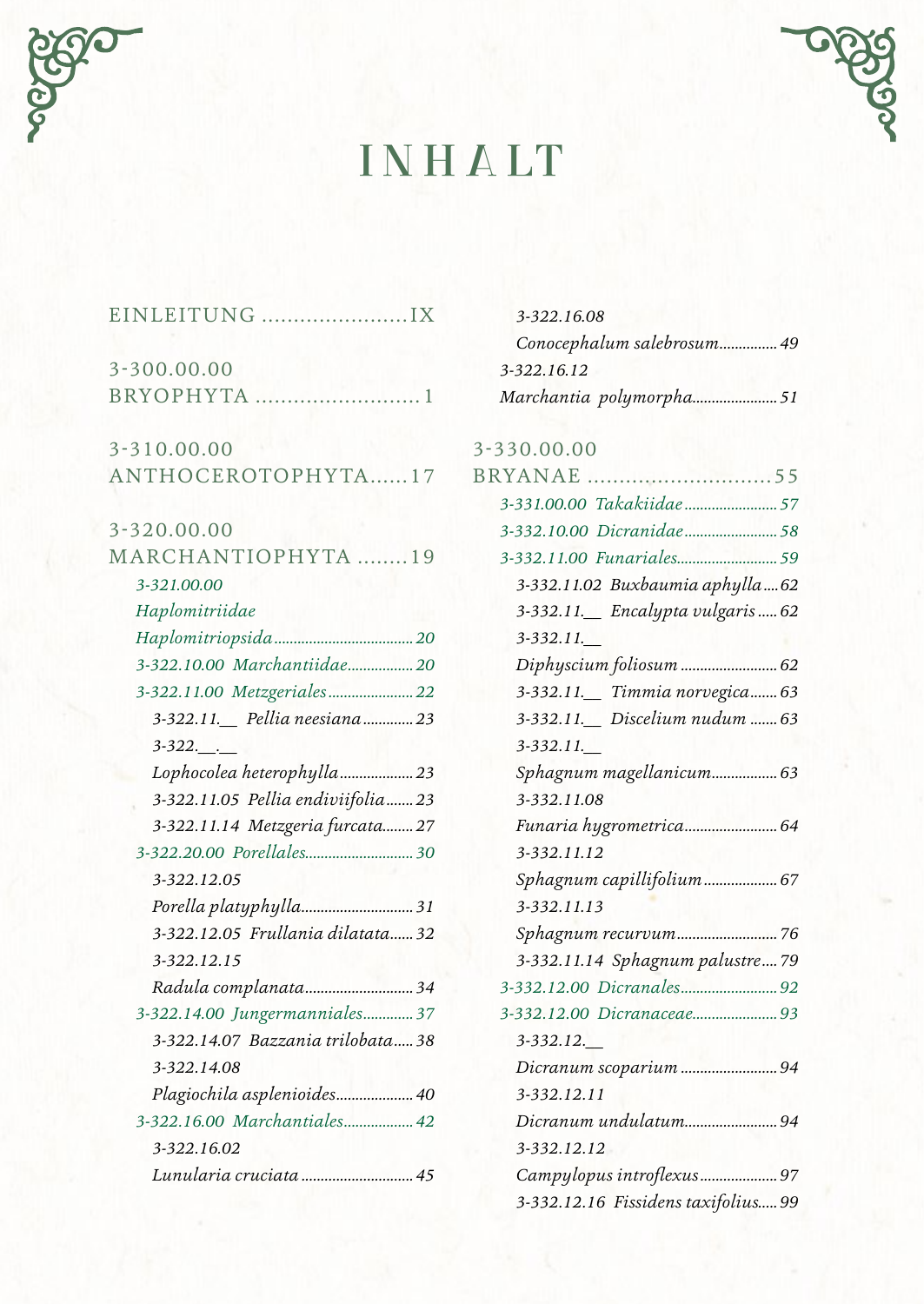| f,<br>¢, |  |
|----------|--|
|          |  |
|          |  |

| 3-332.13.00 Polytrichales101        |
|-------------------------------------|
| 3-332.13.00 Polytrichaceae102       |
| $3 - 332.13$ .                      |
| Oedipodium griffithianum102         |
| $3 - 332.13$ .                      |
| Polytrichum juniperinum102          |
| 3-332.13.09                         |
| Polytrichum commune105              |
| 3-332.13.10                         |
| Polytrichum formosum113             |
| 3-332.13.15                         |
| Atrichum undulatum123               |
| 3-332.14. Barbula convoluta124      |
| 3-332.14.00 Pottiales126            |
| 3-332.14.00 Pottiaceae127           |
| 3-332.14.02 Syntrichia ruralis129   |
| 3-332.14.08 Tortula muralis132      |
| 3-332.14.17 Tortella tortuosa134    |
| 3-332.15.00 Ditrichaceae 136        |
| $3 - 332.15$ .                      |
| Ditrichium flexicaule136            |
| 3-332.15.10                         |
| Ceratodon purpureus 137             |
| 3-332.16.00 Grimmiales141           |
| 3-332.16.01                         |
| Schistidium crassipilum142          |
| 3-332.16.00 Leucobryaceae  145      |
| 3-332.16.12                         |
| Leucobryum bowringii 145            |
| 3-332.16.08                         |
| Leucobryum glaucum146               |
| 3-332.16.08 Grimmia pulvinata.154   |
| 3-332.17.00 Schistostegaceae 156    |
| 3-332.17.                           |
| Schistostega pennata156             |
| 3-332.1_.00 Rhabdoweisiaceae 157    |
|                                     |
| 3-333.00.00 Bryidae158              |
| 3-333.1_.00 Bartramiaceae159        |
| 3-333.1_.06 Philonotis marchica.159 |

| 3-333.10.00 Hedwigiales161                |  |
|-------------------------------------------|--|
| 3-333.10.00 Bartramiales161               |  |
| 3-333.10.00 Splachnales162                |  |
| 3-333.11.00 Splachnaceae162               |  |
| 3-333.11.                                 |  |
| Tayloria acuminata 162                    |  |
| 3-333.20.00 Bryales163                    |  |
| 3-333.22.00 Втуасеае  164                 |  |
| 3-333.22. Bryum argenteum164<br>3-333.22. |  |
| Bryum pseudotriquetrum164                 |  |
| 3-333.22.13 Bryum capillare165            |  |
| 3-333.2 .00 Pseudoditrichaceae167         |  |
| $3 - 333.2$                               |  |
| Pseudoditrichum mirabile167               |  |
| 3-333.26.00 Mniaceae168                   |  |
| 3-333.26.                                 |  |
| Plagiomnium undulatum168                  |  |
| 3-333.26.02                               |  |
| Plagiomnium affine168                     |  |
| ____________ Ulota bruchii 170            |  |
| 3-333.2_.00 Rhizogoniales 171             |  |
| 3-333.27.00 Orthotrichales172             |  |
| 3-333.27.00 Orthotrichaceae172            |  |
| 3-333.27.01                               |  |
| Orthotrichum affine 172                   |  |
| 3-333.27.01                               |  |
| Orthotrichum crassifolium173              |  |
| 3-333.2_.00 Orthodontiaceae173            |  |
| 3-333.30.00 Hypnodendrales174             |  |
| 3-333.31.10 Aulacomniaceae175             |  |
| 3-333.31.17                               |  |
| Aulacomnium palustre175                   |  |
| 3-333.3.                                  |  |
| Calomnion complanatum177                  |  |
| 3-333.33.00 Hypopterygiaceae178           |  |
| 3-333.34.00 Pterobryellaceae 178          |  |
| 3-333.34.00 Pterobryaceae178              |  |
| 3-333.35.                                 |  |
| Calliergonella cuspidata179               |  |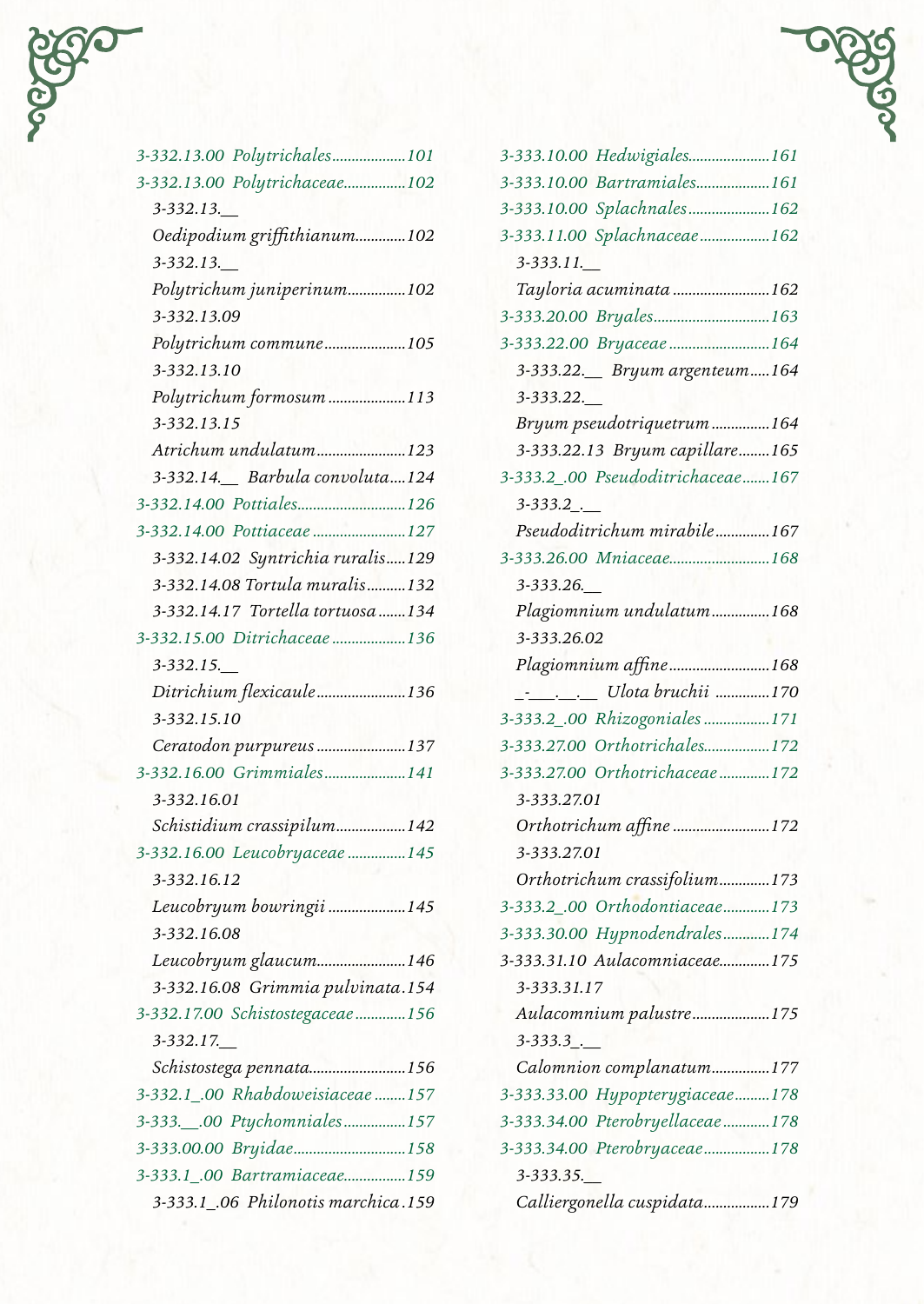

| 3-333.36.00 Racopilaceae180            |
|----------------------------------------|
| 3-333.37.00 Hypnodendraceae  180       |
| 3-333.40.00 Hypnales180                |
| $3 - 333.4$                            |
| Ptilium crista-castrensis182           |
| $3 - 333.4$                            |
| Vesicularia montagnei182               |
| 3-333.4_.00 Pylaisiadelphaceae183      |
| 3-333.4_.00 Sematophyllaceae183        |
| 3-333.4.05                             |
| Ctenidium molluscum183                 |
| 3-333.4_.10                            |
| Climacium dendroides185                |
| 3-333.4.15                             |
| Hypnum cupressiforme187                |
| 3-333.50.00 Brachytheciales192         |
| 3-333.51.00 Fontinalaceae193           |
| $3 - 333.51$ .                         |
| Fontinalis antipyretica193             |
| 3-333.52.00 Hylocomiaceae194           |
| 3-333.52. Pleurozium schreberi  194    |
| 3-333.52.01                            |
| Hylocomium splendens195                |
| سادسا فسنتحث                           |
| Hylocomium splendens 196               |
| 3-333.52.05                            |
| Rhytidiadelphus squarrosus199          |
| 3-333.52.10                            |
| Rhytidiadelphus triquestrus215         |
| $\mathbf{I}$ . The set of $\mathbf{I}$ |
| Rhytidiadelphus triquestrus 216        |
| 3-333.57.                              |
| Eurhynchium striatum219                |
| Brachytheciaceae241                    |
| المستحققات والمستأثر                   |
| Eurhynchium angustirete241             |
| للمستحسنات                             |
| Oxyrrhynchium hians241                 |
|                                        |
| Homalothecium sericeum242              |

| 3-333.57.10                        |  |
|------------------------------------|--|
| Homalothecium lutescens242         |  |
| 3-333.57.13                        |  |
| Brachythecium rutabulum245         |  |
| 3-333.57.14                        |  |
| Pseudoscleropodium purum261        |  |
| 3-333.60.00 Thuidiales265          |  |
| 3-333.62.00 Thuidiaceae266         |  |
| 3-333.62.                          |  |
| Abietinella abietina266            |  |
| 3-333.62.06                        |  |
| Anomodon viticulosus269            |  |
| 3-333.62.12 Thuidium assimile  278 |  |
| 3-333.63.12 Entodon concinnus 279  |  |
| 3-333.64.00 Amblystegiaceae281     |  |
| 3-333.64.                          |  |
| Amblystegium serpens281            |  |
| 3-333.65.00 Leptodontaceae282      |  |
| 3-333.66.00 Neckeraceae 283        |  |
| 3-333.66.                          |  |
| Thamnobryum alleghaniense283       |  |
| 3-333.66.                          |  |
| Homalia trichomanoides284          |  |
| 3-333.66.12                        |  |
| Thamnobryum alopecurum285          |  |
| 3-333.67.00 Lembophyllaceae286     |  |
| 3-333.67.12                        |  |
| Isothecium alopecuroides286        |  |
| 3-333.70.00 Hookeriales289         |  |
|                                    |  |
| DANKSAGUNG291                      |  |
|                                    |  |
| LITERATUR<br>292                   |  |
|                                    |  |
| ARZNEIMITTEL INDEX293              |  |
|                                    |  |
| INDEX DER MOOSE295                 |  |
|                                    |  |
| ALLGEMEINER INDEX297               |  |
|                                    |  |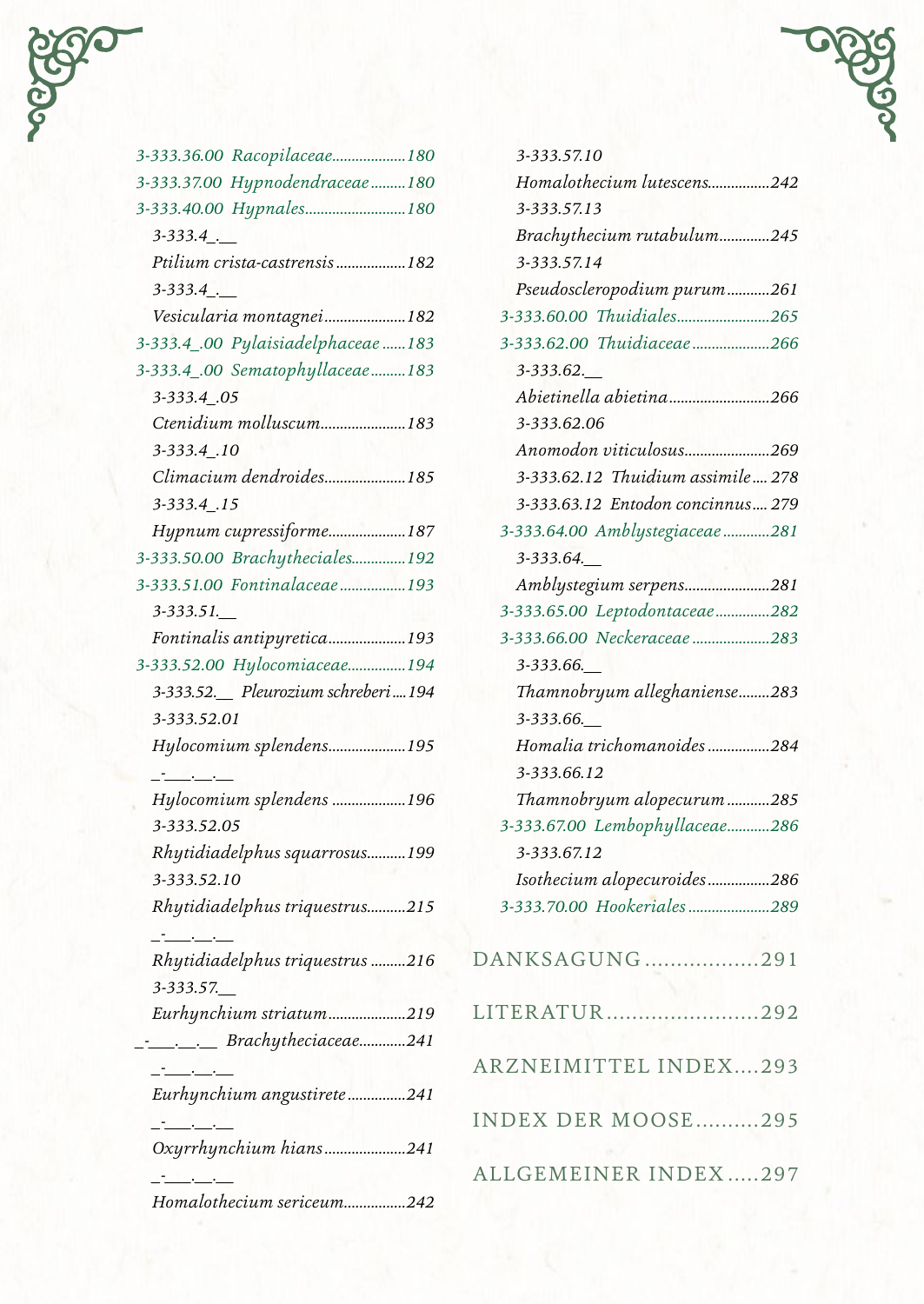# 3-322.20.00: **Porellales**

### *Einleitung*

Die Porellales bestehen aus 7 Familien und ± 100 Gattungen. Die meisten Familien beinhalten 1 bis 3 Gattungen. Die größte Familie sind die Lejeuneaceae mit ± 90 Gattungen, die ganze Ordnung jedoch wurde nach der kleinen Familie der Porellaceae benannt.

In der Pflanzentheorie behandeln wir die Porellales als eine Familie und platzieren sie in Subphase 2.

# *Familien und Gattungen*

- › Goebeliellaceae: Goebeliella
- › Frullaniaceae: Frullania
- › Jubulaceae: Jubula, Neohattoria, Nipponolejeunea
- › Lejeuneaceae, ± 90 Gattungen, s.u.
- › Lepidolaenaceae: Lepidogyna, Gackstroemia, Lepidolaena
- › Porellaceae: Ascidiota, Porella
- › Radulaceae: Radula

Lejeuneaceae, ± 90: Acanthocoleus, Acantholejeunea, Acrolejeunea, Amphilejeunea, Anoplolejeunea, Aphanotropis, Archilejeunea, Aureolejeunea, Austrolejeunea, Blepharolejeunea, Brachiolejeunea, Bromeliophila, Calatholejeunea, Capillolejeunea, Caudalejeunea, Cephalantholejeunea, Cephalolejeunea, Ceratolejeunea, Cheilolejeunea, Cladolejeunea, Cololejeunea, Colura, Crossotolejeunea, Cyclolejeunea, Cyrtolejeunea, Cystolejeunea, Dactylolejeunea, Dactylophorella, Dendrolejeunea, Dicladolejeunea, Dicranolejeunea, Diplasiolejeunea, Drepanolejeunea, Echinocolea, Echinolejeunea, Evansiolejeunea, Frullanoides, Fulfordianthus, Haplolejeunea, Harpalejeunea, Hattoriolejeunea, Kymatolejeunea, Leiolejeunea, Lejeunea, Lepidolejeunea, Leptolejeunea, Leucolejeunea, Lindigianthus, Lopholejeunea, Luteolejeunea, Macrocolura, Macrolejeunea, Marchesinia, Mastigolejeunea, Metalejeunea, Metzgeriopsis, Microlejeunea, Myriocolea, Myriocoleopsis, Nephelolejeunea, Neurolejeunea, Nipponolejeunea, Odontolejeunea, Omphalanthus, Oryzolejeunea, Otolejeunea, Phaeolejeunea, Physantholejeunea, Pictolejeunea, Pluvianthus, Potamolejeunea, Prionolejeunea, Ptychanthus, Pycnolejeunea, Rectolejeunea, Rhaphidolejeunea, Schiffneriolejeunea, Schusterolejeunea, Siphonolejeunea, Sphaerolejeunea, Spruceanthus, Stictolejeunea, Symbiezidium, Taxilejeunea, Thysananthus, Trachylejeunea, Trocholejeunea, Tuyamaella, Tuzibeanthus, Verdoornianthus, Vitalianthus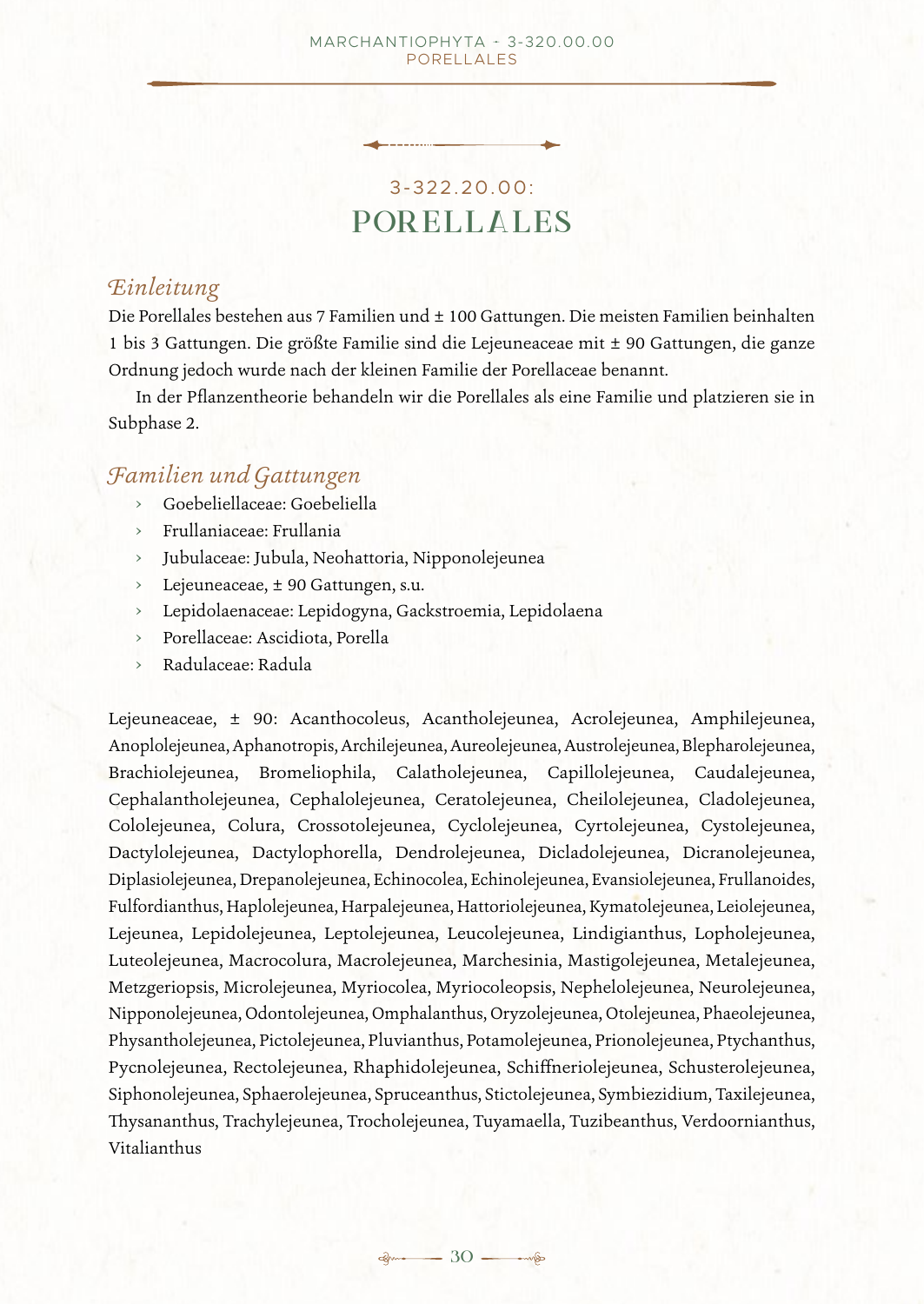# $\rightarrow$  3-322.12.05 PORELLA PLATYPHYLLA

# *Breitblättriges Kahlfruchtmoos*

# *Essenz*

Will allein bleiben, hat eine Abneigung gegen Kontakte, Gerede und Geräusche. Zieht es vor, allein in seiner Engelwelt zu bleiben.

# *Gemüt*

- › Tief im Wald in einem Häuschen, abgeschlossen, will seine Ruhe haben, das Reden nervt.
- › Reden kommt mir grob und undifferenziert vor; gehe in einen Raum von draußen, wo die anderen sind.
- › Eine zarte, ätherische, engelgleiche Welt; sehr empfindsam, zu empfindsam; alle Nerven liegen blank; alle Geräusche, vor allem menschliche Geräusche, stören, nur Naturgeräusche sind ok; ich möchte dieser Welt entfliehen, sie ist zu grob; nur in der Engelwelt sich geborgen fühlen.
- › Keine Bodenhaftung, geht auf Zehenspitzen, spricht mit hoher, kindlicher Stimme. Überempfindlich gegen Geräusche, Gespräche, Berührung; will keinen Kontakt zu anderen, braucht ganz viel eigenen Raum; kann den Raum nicht verteidigen, sich nur immer weiter zurückziehen; vollkommene Dissoziation in die Engelwelt.
- › Alles draußen wahrzunehmen ist zu viel, auch das Sehen ist zu viel.
- Heißhunger, braucht Essen, um sich zu erden.
- bitterer Geschmack auf der Zunge
- unsicher auf den Beinen, stolpern, straucheln

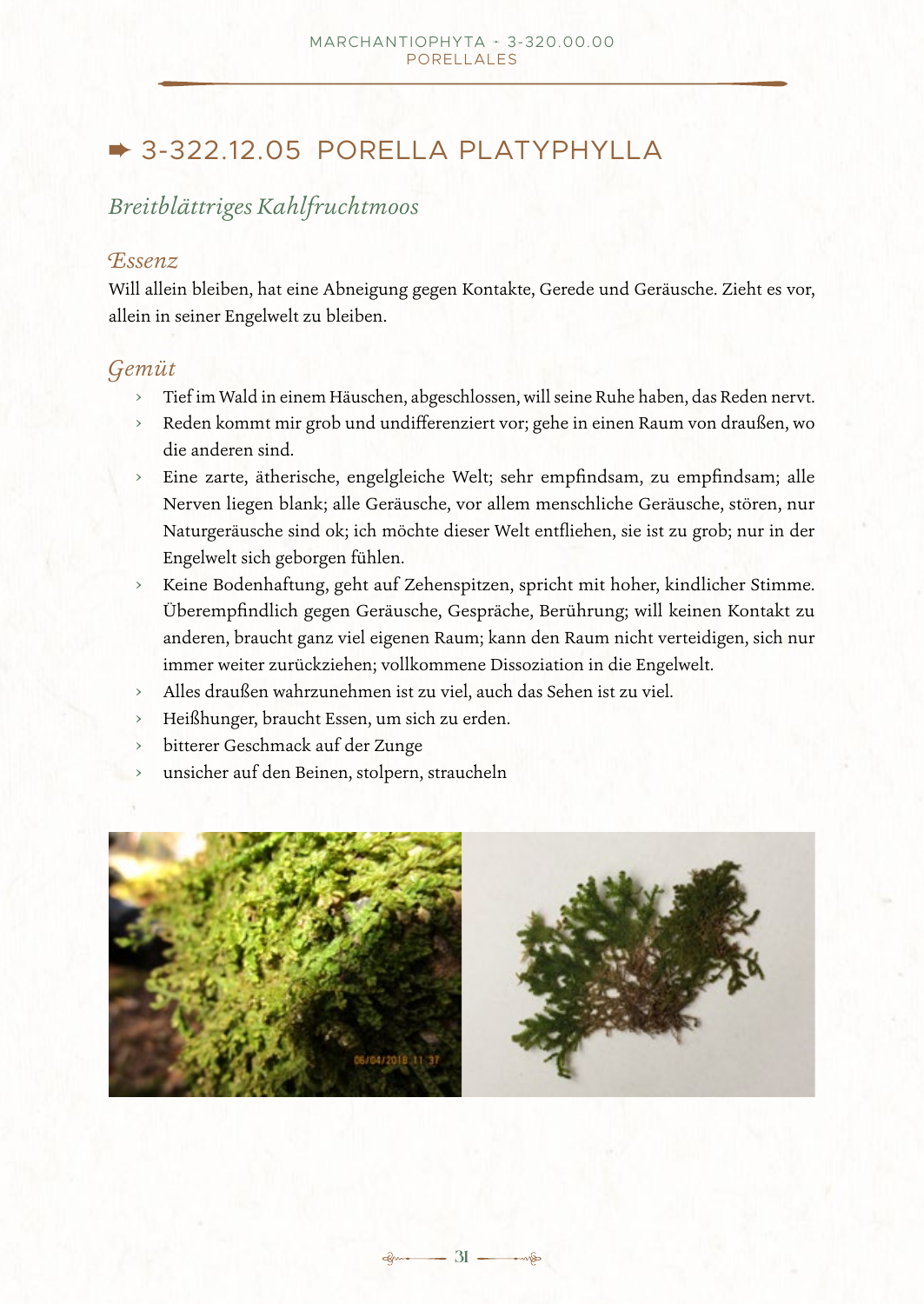# PORELLA PLATYPHYLLA – PRÜFUNG Sinnesprüfung, 06.04.2018, Rottenburg

Tief im Wald in einem Häuschen, abgeschlossen, will seine Ruhe haben, das Reden nervt. Reden kommt mir grob und undifferenziert vor; gehe in einen Raum von draußen, wo die anderen sind.

Eine zarte, ätherische, engelgleiche Welt; sehr empfindsam, zu empfindsam; alle Nerven liegen blank; alle Geräusche, vor allem menschliche Geräusche stören, nur Naturgeräusche sind ok; ich möchte dieser Welt entfliehen, sie sind zu grob; sich nur in der Engelwelt geborgen fühlen. Keine Bodenhaftung, geht auf Zehenspitzen, spricht mit hoher, kindlicher Stimme. Überempfindlich gegen Geräusche, Gerede, Berührung; will keinen Kontakt zu anderen, braucht ganz viel eigenen Raum; kann den Raum nicht verteidigen, sich nur immer weiter zurückziehen; vollkommene Dissoziation in die Engelwelt.

Alles draußen wahrzunehmen, ist zu viel, auch das Sehen ist zu viel.

Heißhunger, braucht Essen, um sich zu erden.

bitterer Geschmack auf der Zunge

unsicher auf den Beinen, stolpern, straucheln

# *Gemüt*

- › Moos: eine zarte, ätherische, engelgleiche Welt; kindlich
- › Phase 1: getrennt von anderen
- › Mittelcode: 3-332.11.05

# $\rightarrow$  3-322.12.05 FRULLANIA DILATATA

# *Breites Wassersackmoos*

Klade: Jubulaceae; Lebermoose Verbreitung: in Europa verbreitet

### *Essenz*

Ein Mensch, der nirgendwohin gehört, zu niemandem, keiner Gruppe, sich aber zum Weitermachen zwingt, selbst wenn er sich nur an Gruppen klammert, zu denen er nicht gehört. Er hat das Gefühl, nur hingenommen zu werden, als sei er zu nichts gut, selbst wenn er viel für die anderen tut. Macht sich um jeden und alles Gedanken.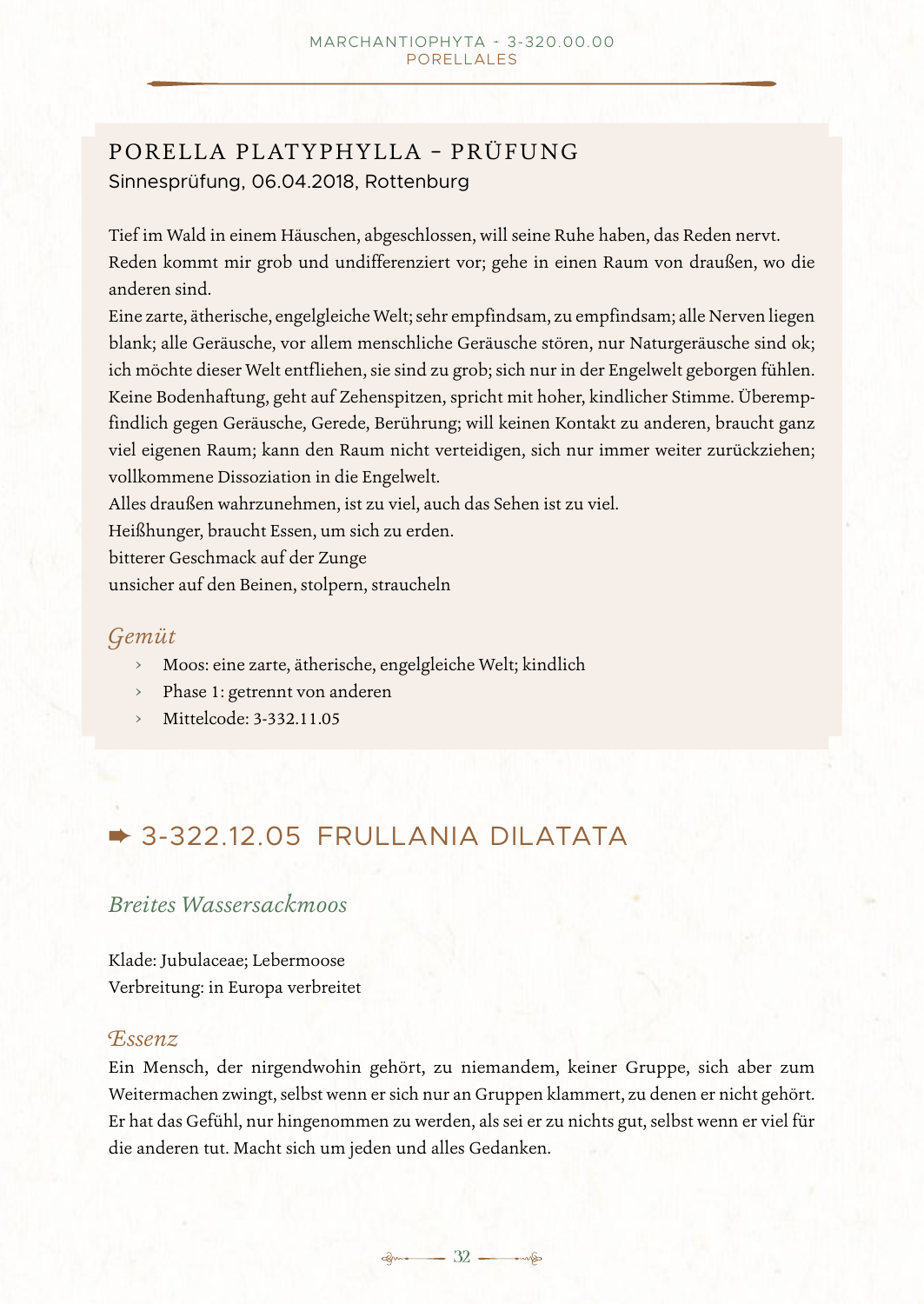#### BRYANAE - 3-330.00.00 Lembophyllaceae

# 3-333.67.00: **Lem bophy l lac ea e**

Kladen: Thuidiales, Bryidae, Bryophyta, Pflanzen

Gattungen: Acrocladium, Bestia, Camptochaete, Dolichomitriopsis, Fallaciella, Fifea, Isothecium, Lembophyllum, Looseria, Neobarbella, Pilotrichella, Rigodium, Tripterocladium, Weymouthia

# **→ 3-333.67.12 ISOTHECIUM ALOPECUROIDES**

# *Großes Mausschwanzmoos; Mäuseschwanz-Gleichbüchsenmoos*

### *Essenz*

Es ist, als ob ein Wissenschaftler, der aus Angst, bestohlen oder umgebracht zu werden, nichts teilt. Ein Kind, das den Stuhl zurückhält.

# *Gemüt*

Die Trennung von der Verunreinigung lässt das Wertvolle zurück. Rühren, wegwischen, rühren, wegwischen.

das Wertlose auswaschen und das Wertvolle behalten; muss vorsichtig sein Verstecken, meine Beute muss ein Geheimnis bleiben. Die Gesellschaft bedeutet mir nichts. Sie ist Konkurrenz, Bedrohung. Sharing is caring? Ich gebe nichts her. Achtung! Die anderen wissen das. Ich muss mich isolieren. Nur dann bin ich in Sicherheit.

# *Lokalsymptome*

Rektum: Verstopfung, Stuhlretention

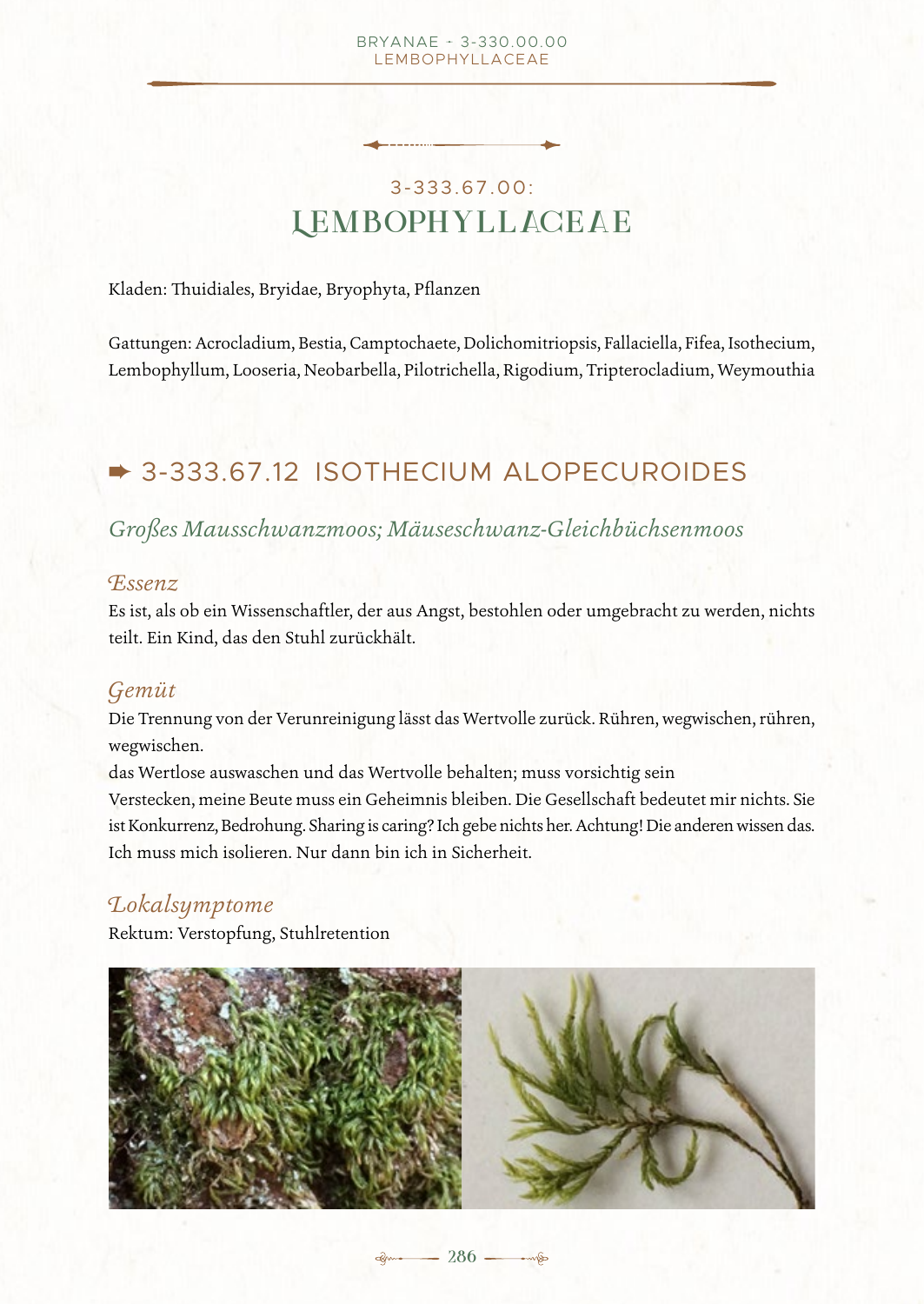# ISOTHECIUM ALOPECUROIDES - PRÜFUNG Sinnesprüfung; 06.04.2018; Franz Swoboda, Rottenburg

# *Prüfer 1*

Unmittelbar nach Polytrichastrum formosum wasche ich Isothecium. Die Trennung Erde/ Moos gelingt besser und einfacher im trockenen Zustand. Ich brösle die Erde ab und werfe das gewonnene Moos ins Wasser, in einen deutlich kleineren Teller als beim vorigen Moos. Ich habe weniger Material, das Moos ist kleiner. Größe ist hier kein Thema.

Mit einem Teelöffel rühre ich im Teller, um die letzten Verunreinigungen vom Moos zu trennen und zu entfernen. Das gelingt erstaunlich gut. Beim Rühren schwappt Wasser an den steileren Rand des Suppentellers. Rinnt es zurück, bleiben die kleinen und kleinsten Verunreinigungen zurück. Ich wische sie mit einer Küchenrolle ab. Sogleich erhebe ich das zur Methode: rühren, bis Wasser mit Teilchen hochschwappt, um sie vom Rand wegzuwischen. Als ich das einige Minuten gemacht habe, sehe ich, was diese "Auswaschung" bedeuten könnte. So arbeitet ein Goldwäscher. Er wäscht das Wertlose aus, damit am Ende das Wertvolle übrigbleibt. Sofort kommt der Gedanke:

Jetzt muss ich vorsichtig sein!

Es darf niemand bemerken, was ich hier mache. Das wäre gefährlich. Das "Gold" zu verstecken reicht nicht. Man würde mich umbringen und dann danach suchen. Wichtig ist, dass niemand bemerkt, dass ich etwas gefunden habe.

Meine Beute muss mein Geheimnis bleiben. Sonst geht es mir an den Kragen. So wenig Gold kann es gar nicht sein, dass man dafür nicht umgebracht wird.

(I) und (U) sagen: "Du rührst wie in einer Suppe." – "Ja, ihr habt irgendwie Recht, aber ich sage euch nicht, was ich gerührt habe." – "Aber später wirst du es uns erzählen?" – "Nein, werde ich nicht", antworte ich genüsslich. Ich will mein Gold und mein Leben behalten.

An dem Punkt merke ich, dass mir die Gesellschaft nichts bedeutet. Im Gegenteil, sie ist Konkurrenz. Mehr noch, sie ist Bedrohung. Ich verlasse den Tisch mit meinem Gold und meinem Geheimnis. Was mit euch ist, ist eure Sache. Sharing is caring? Nein, sharing wäre Selbstmord. Ich halte alles bei mir, für mich. Auch wenn es mein eigener Stuhl ist. Ich gebe nichts her.

Aber Achtung: Die anderen wissen doch, dass ich etwas für mich behalte. Ich muss mich tatsächlich isolieren. Nur dann bin ich in Sicherheit.

Ideen dazu: ein Bryologe/Wissenschaftler, der nicht teilt. Ein Kind, das den Stuhl zurückhält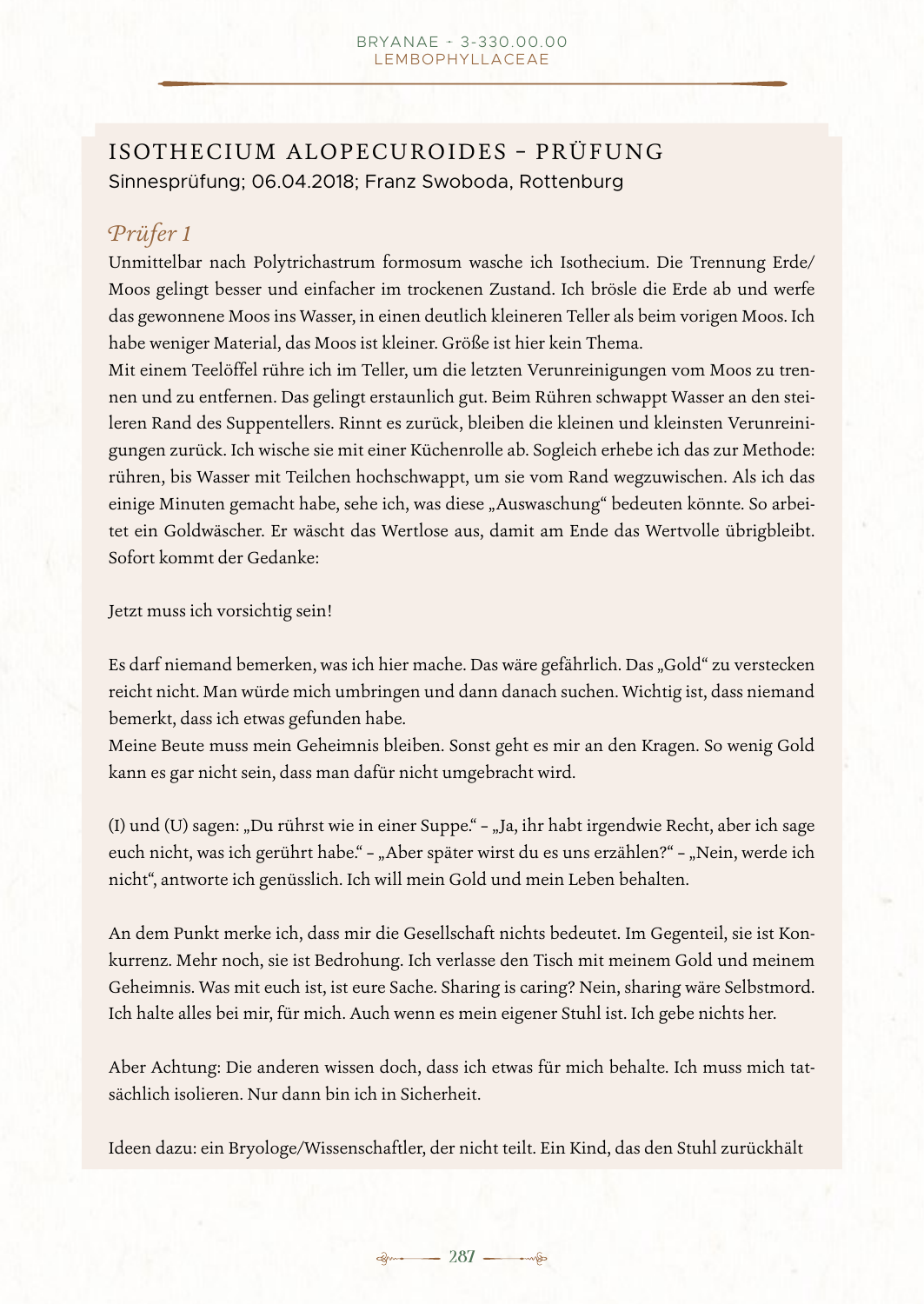#### BRYANAE + 3-330.00.00 Lembophyllaceae

# *Analyse*

- › Phase 4: Gold
- › Phase 7: Angst, umgebracht zu werden
- › Stadium 12: Beute; Bedrohung
- › Mittelcode: 3-333.47.12



**288** — 288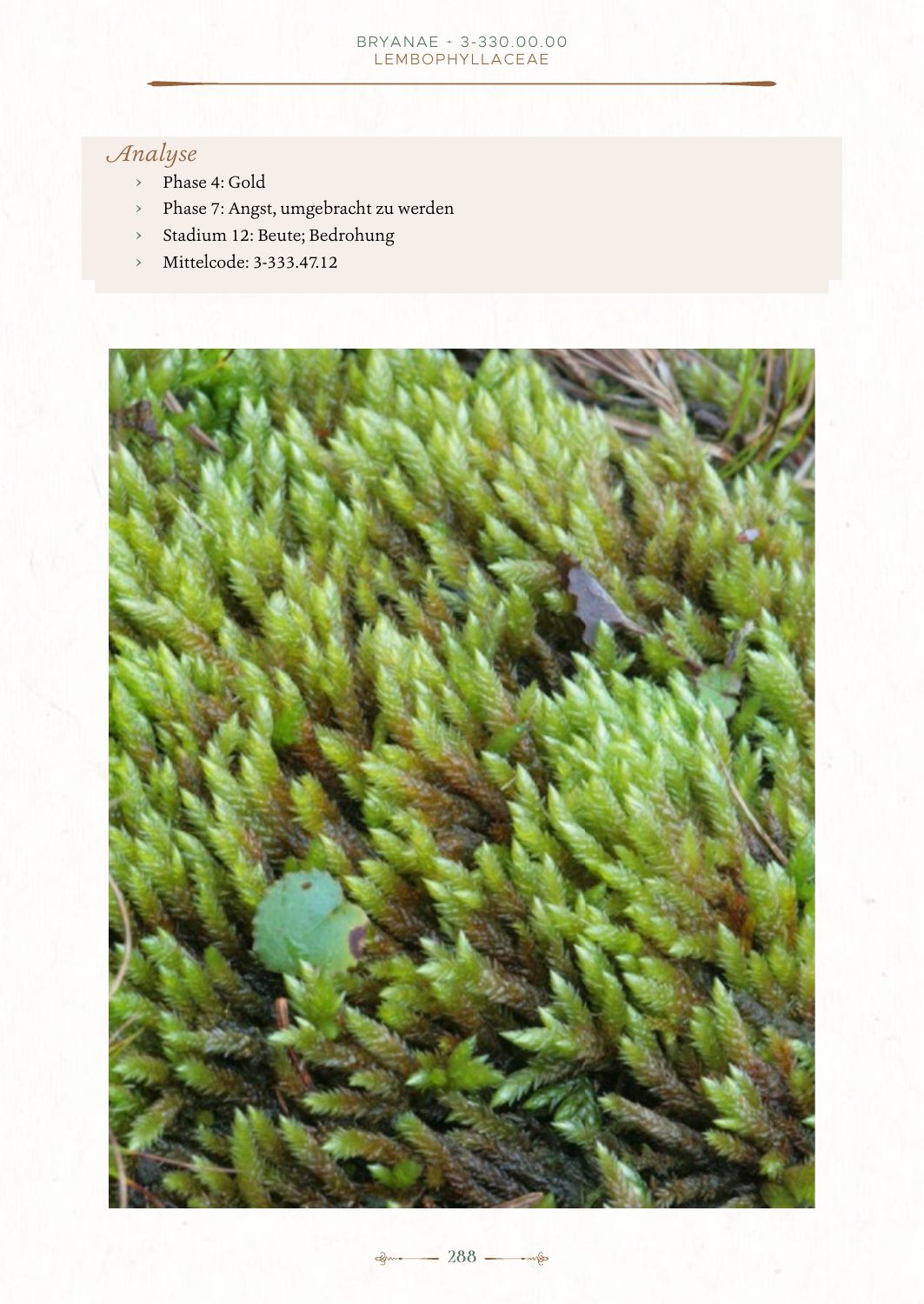

#### *A*

Abietinella abietina 266 Alumina 203 Amblystegium serpens 281 Anomodon viticulosus 12, 269, 278 Atrichum undulatum 123, 124 Aulacomnium palustre 176, 177

#### *B*

Barbula convoluta 124 Bazzania trilobata 38–39 Brachythecium rutabulum IX, 192, 245, 247, 255–259, 291 Bryum argenteum 164 Bryum capillare 165–166 Bryum pseudotriquetrum 164 Buxbaumia aphylla 62

#### *C*

Calcium carbonicum 27 Calliergonella cuspidata 179 Calomnion complanatum 177 Campylopus introflexus 97–98 Cannabis indica 256 Ceratodon purpureus 137, 139 Climacium dendroides 174, 185 Conocephalum salebrosum 49 Ctenidium molluscum 183–184 Cyclamen 48

### *D*

Dicranum scoparium 94 Dicranum undulatum 94–96 Diphyscium foliosum 62 Discelium nudum 63 Ditrichium flexicaule 136

#### *E*

Encalypta vulgaris 62 Entodon concinnus 279–280 Eurhynchium angustirete 241 Eurhynchium striatum 219, 221, 240

*F*

Fissidens taxifolius 99–100 Fontinalis antipyretica 193 Frullania dilatata 6, 32–33 Funaria hygrometrica 64, 65

#### *G*

Grimmia pulvinata 12, 154–155

#### *H*

Homalia trichomanoides 284 Homalothecium lutescens 242–243 Homalothecium sericeum 242 Hylocomium splendens 195–197 Hypnum cupressiforme 187–188, 190–191

#### *I*

Ignatia 213 Isothecium alopecuroides 286–287

#### *L*

Leucobryum bowringii 145 Leucobryum glaucum 146–148 Lophocolea heterophylla 23 Lunularia cruciata 21, 45–48, 291 Lycopodium 48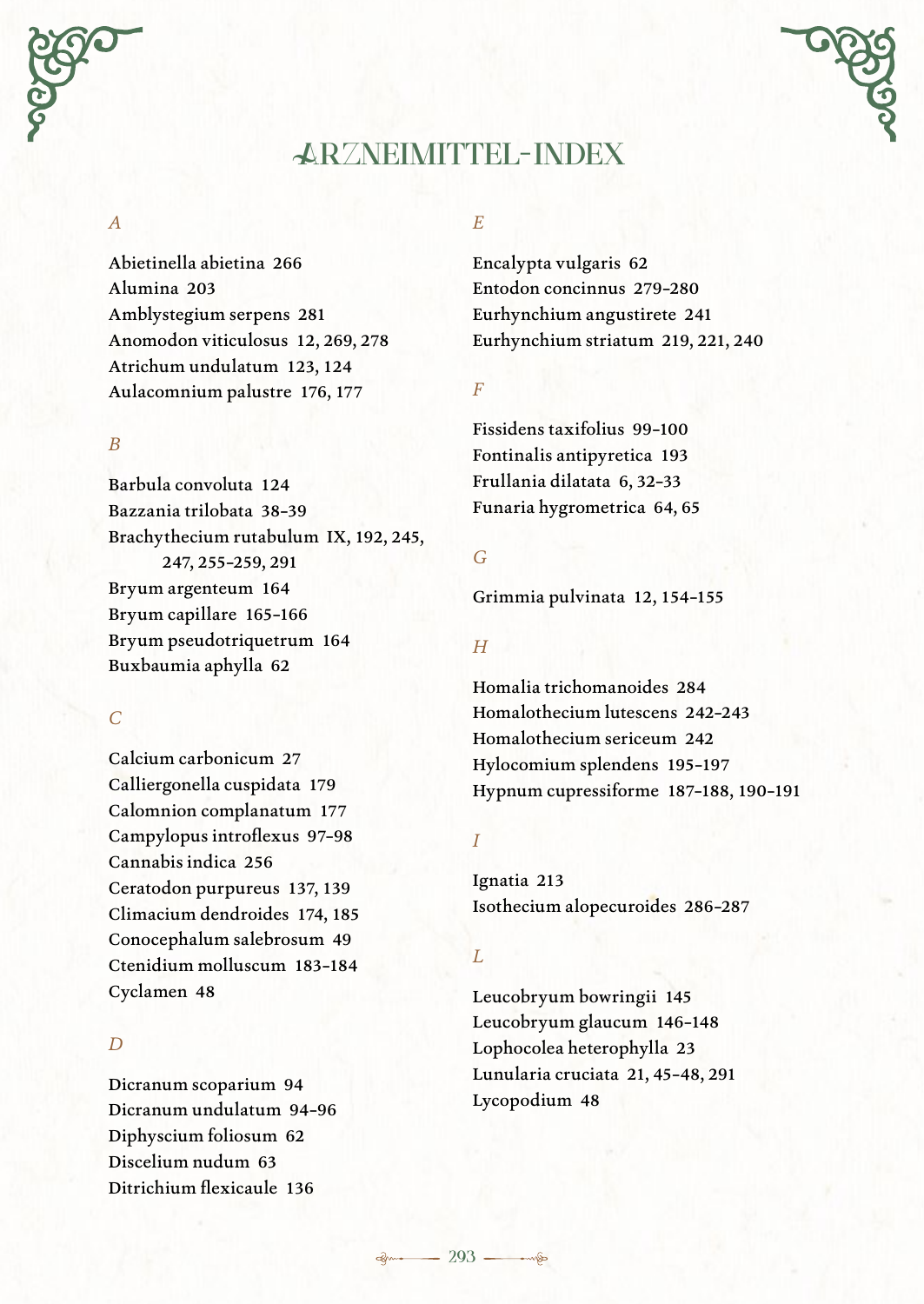#### *M*

Marchantia polymorpha 10, 13, 51–53 Metzgeria furcata 27, 29

#### *O*

Oedipodium griffithianum 102 Ornithogalum umbellatum 140 Orthotrichum affine 172 Oxyrrhynchium hians 241

#### *P*

Pellia endiviifolia 23, 25, 26, 27 Pellia neesiana 23 Philonotis marchica 160 Piper methysticum 137, 140 Plagiochila asplenioides 37, 40–41 Plagiomnium affine 168–169 Plagiomnium undulatum 168 Pleurozium schreberi 194 Polytrichastrum formosum 119, 120, 287, 291 Polytrichum affine IX Polytrichum commune XII, 12, 10–106, 109 Polytrichum formosum IX, 113–114, 116, 118 Polytrichum juniperinum IX, 102 Porella platyphylla 31, 32 Pseudoditrichum mirabile 167 Pseudoscleropodium purum 255, 261–263 Ptilium crista-castrensis 182

#### *R*

Radula complanata 34, 35 Rhythidiadelphus squarrosum 213 Rhytidiadelphus japonicus 199 Rhytidiadelphus loreus 199 Rhytidiadelphus squarosis 291 Rhytidiadelphus squarrosus 199–200, 212 Rhytidiadelphus subpinnatus 199 Rhytidiadelphus triquestrus 215–216 Rhytidiadelphus triquetrus 199

#### *S*

Schistidium crassipilum 142–143 Schistostega pennata 156 Sphagnum capillifolium 67–68 Sphagnum magellanicum 63 Sphagnum palustre 79– 91 Sphagnum recurvum 76 Spigelia 213 Staphisagria 213 Stillingia sylvatica 48 Syntrichia ruralis IX, 129–130

#### *T*

Tayloria acuminata 159, 162 Thamnobryum alleghaniense 283 Thamnobryum alopecurum 285 Thuidium assimile 278 Timmia norvegica 63 Tortella tortuosa 134, 135 Tortula muralis 12, 132, 133

#### *U*

Ulota bruchii 170

### *V*

Veratrum album 240 Vesicularia montagnei 182

$$
-- 294 -
$$

త్త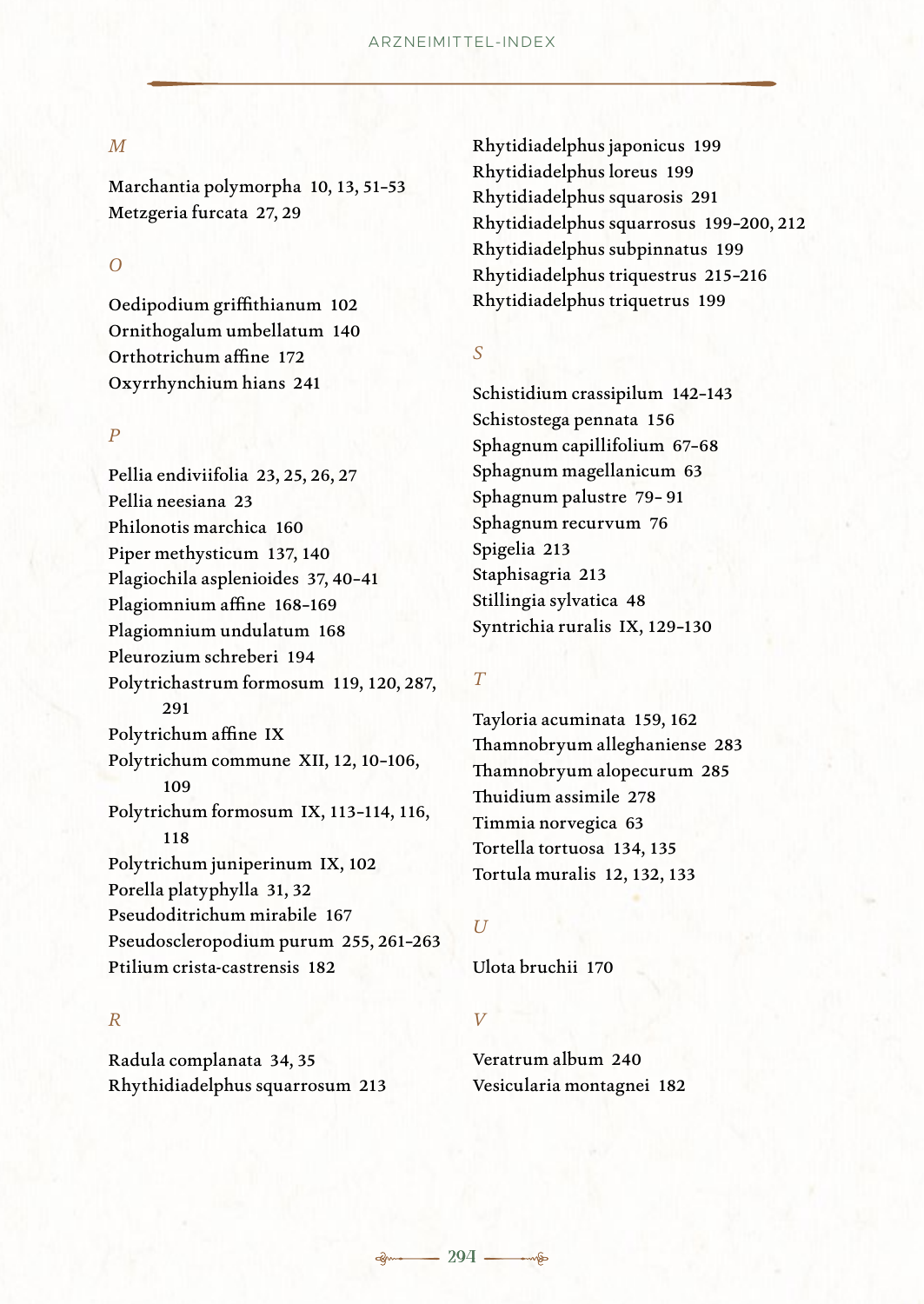# **Index der Moose**

#### *B*

Bauchiges Birnmoos 164 Beblättertes Blasenmoos 62 Besen-Gabelzahnmoos 94 Blattloses Koboldmoos 62 Breitblättriges Kahlfruchtmoos 31 Breitblättriges Torfmoos 79 Breites Wassersackmoos 32 Bruchs Krausblattmoos 170 Brunnenlebermoos 13

#### *C*

Christmas-Moos 182

#### *D*

Dickhaar-Spalthütchen 142 Dreilappiges Peitschenmoos 38

#### *E*

Echter Wolfsfuß 12, 269 Echtes Drehmoos 64 Echtes Goldmooss 242 Echtes Tannenmoos 266 Echtes Tannen-Thujamoos 266 Echtes Trugzahmoos 269 Eibenblättriges Spaltzahnmoos 99 Endivienartiges Beckenmoos 23 Erd-Bartmoos 129 Erd-Drehzahn 12 Erd-Drehzahnmoos 129 Etagenmoos 196

#### *F*

Farnwedelmoos 182 Federmoos 182 Fiebermoos 193 Fuchsschwanz-Bäumchenmoos 285 Fuchsschwanzmoos 285

#### *G*

Gekräuseltes Spiralzahnmoos 134 Gelbstängelmoos 279 Gemeines Brunnenlebermoos 10, 51 Gemeines Brunnenmoos 193 Gemeines Frauenhaarmoos 12, 105 Gemeines Grünstängelmoos 261 Gemeines Kurzbüchsenmoos 245 Gemeines Weißmoos 146 Gemeines Widertonmoos 105 Gewöhnliches Gabelzahnmoos 94 Gewöhnliches Glockenhutmoos 62 Gewöhnliches Igelhaubenmoos 27 Gewöhnliches Kratzmoos 34 Gewöhnliches Quellmoos 193 Gewöhnliches Torfmoos 79 Gewöhnliches Widertonmoos 105 Goldenes Frauenhaarmoos 105 Großes Grünstängelmoos 261 Großes Haarmützenmoos 105 Großes Katharinenmoos 123 Großes Kranzmoos 216 Großes Mausschwanzmoos 286 Großes Muschelmoos 40 Großes Schiefmundmoos 40

#### *H*

Haarblättriges Birnmoos 165 Haarblättriges Torfmoos 67 Haarspitzen-Thujamoos 278 Haartragendes Krummstielmoos 97 Hain-Torfmoos 67

#### *K*

Kahnblättriges Torfmoos 79 Kaktusmoos 97 Kegelkopfmoos 10 Kegelmoos 245 Kelch-Beckenmoos 23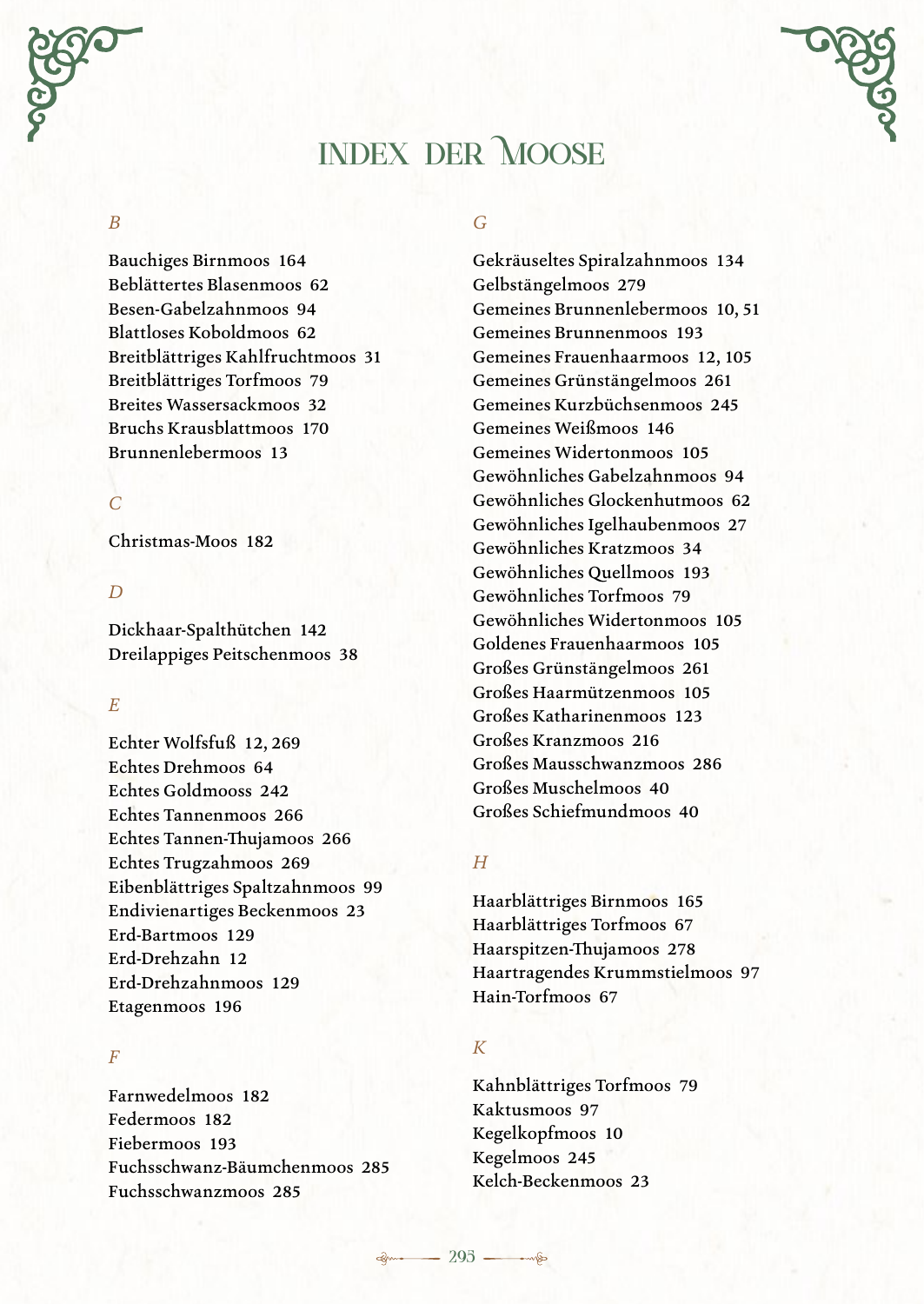Kleines Schönschnabelmoos 241 Kriechendes Stumpfdeckelmoos 281 Kurzkapselmoos 245

#### $L$

Langhaariges Krummstielmoos 97 Langhaariges Krummstielmoos; 97 Leuchtmoos 156

#### *M*

Magellans Torfmoos 63 Märkisches Quellmoos 159 Mauer-Drehzahn 12, 132 Mäuseschwanz-Gleichbüchsenmoos 286 Mittleres Torfmoos 63 Mondbechermoos 45 Moor-Gabelzahnmoos 94

#### *N*

Nacktes Zweischenkelmoos 63 Nees'sches Beckenmoos 23 Norwegisches Grobzahnmoos 63

#### *O*

Ordenskissenmoos 146

#### *P*

Philiberts Thujamoos 278 Polster-Kissenmoos 12, 154 Purpurrotes Hornzahnmoos 137 Purpurstielchen 137

#### *R*

Rankendes Trugzahnmoos 269 Raues Kegelkopfmoos 49 Rauhes Kurzbüchsenmoos 245 Rollblättriges Bärtchenmoos 124 Rotstängelmoos 194

# *S*

Schönes Frauenhaarmoos 113 Schönes Widertonmoos 113 Seidenmoos 242 Silber-Birnmoos 164 Silbermoos 164 Sparriger Runzelbruder 199 Sparriger Runzelpeter 199 Sparriges Kranzmoos 199, 200 Spießmoos 179 Spitzblättriges Halsmoos 162 Spitzblättriges Schönschnabelmoos 219 Spitzblättriges Torfmoos 67 Stockwerkmoos 196 Straußenfedernmoos 183 Streifenfarn-Flachmoos 284 Stumpfblättriges Schönschnabelmoos 241 Sumpf-Streifensternmoos 175 Sumpf-Torfmoos 79

#### *T*

Tännchenmoos 266

#### *V*

Verbogenstieliges Doppelhaarmoos 136 Verschiedenblättriges Kammkelchmoos 23 Verwandtes Goldhaarmoos 172 Verwandtes Kriechsternmoos 168 Verwandtes Sternmoos 168

#### *W*

Wacholder-Widertonmoos 102 Weiches Kammmoos 183 Weihnachtsbaummoos 182 Wellenblättriges Katharinenmoos 123 Wellenblättriges Sternmoos 168 Welliges Kriechsternmoos 168 Wetteranzeigendes Drehmoos 64

#### *Z*

Zierliches Zwischenzahnmoos 279 Zypressen-Schlafmoos 187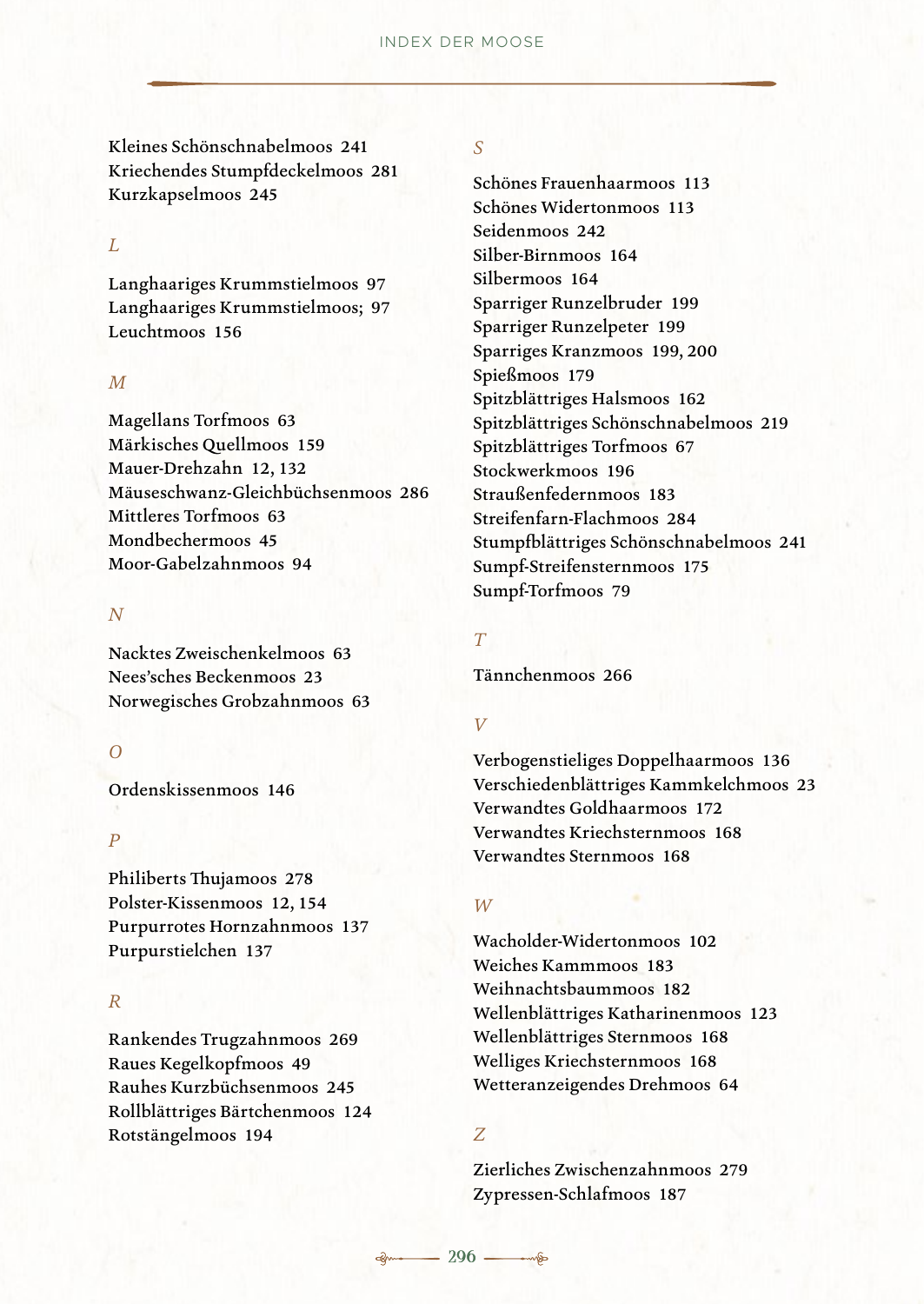

### *A*

Abort, drohender 46 ADHS 137, 140 Adipositas 129 Aggressivität 67, 91, 207 unterdrückte 206 Alzheimer 3, 211, 242 Angst 23, 25, 64, 72, 83, 90, 105, 106, 118–120, 123–124, 149, 165–66, 195, 197, 201, 207, 240, 249, 255, 257–259 allein zu sein 212 Ärzten, vor 257 bestohlen zu werden 286 dazuzugehören, nicht mehr 206 Einschlafen, vor dem 257 Existenzangst 90 Fehler zu machen 209 Fremdem, vor 223 Geistern, vor 25 gewalttätigen Menschen, vor 25 Krankheit, vor 25 Sanftheit, vor 215, 217 schiefgehen, dass etwas, könnte 64, 65 Schlimmes passiert, dass etwas 119 Stich gelassen zu werden, im 105, 107 Streit, vor 25 umgebracht zu werden 119, 288 Unfall, vor einem 119 Unschuld zu verlieren 250 verlassen zu werden 105–106 verletzt zu werden 276 Verletzung , vor einer 208 verlorengeht, dass etwas 209 Asthma 3, 106, 215, 256 Aufmerksamkeit, Verlangen nach 169

#### *B*

Autismus 89

Bandscheibenprolaps 47 Bedrohungsgefühl 174, 185, 255 Behinderung, geistige X, 258 Benommenheit 34, 201, 209

Bipolare Störung 203, 211 Blähungen 40–41, 45, 47–48 Blasensenkung 199, 212 Borderline 1, 15 Bronchitis 89, 215

*C*

Chemotherapie 13

#### *D*

Dehydrierung 14 Demenz 3, 15, 242–243 Depression 67, 74, 123–124, 142–143, 187–188, 234 Down-Syndrom 3, 15, 219, 233, 245

#### *E*

Ekzem 95, 118–119, 134–135, 256 Händen, an den 95 Zeh, am kleinen 118 Entzündungen 3 Leber, der 3 Lunge, der 240 Mundhöhle, der 3 Stirnhöhlen, der 97, 99 Zunge, der 3 Epidermolysis bullosa 184 Epilepsie 15, 257 Erkältung 45, 89 Erschöpfungssyndrom, chronisches 3

#### *F*

Flucht 70, 187–188, 206, 279, 280 Fliehenmüssen, starkes Gefühl von 72 Gedanken, in fremde 70 Intellektuelle, ins 274 Verzweiflung, vor der 187–188 Fragiles-X-Syndrom (FXS) 25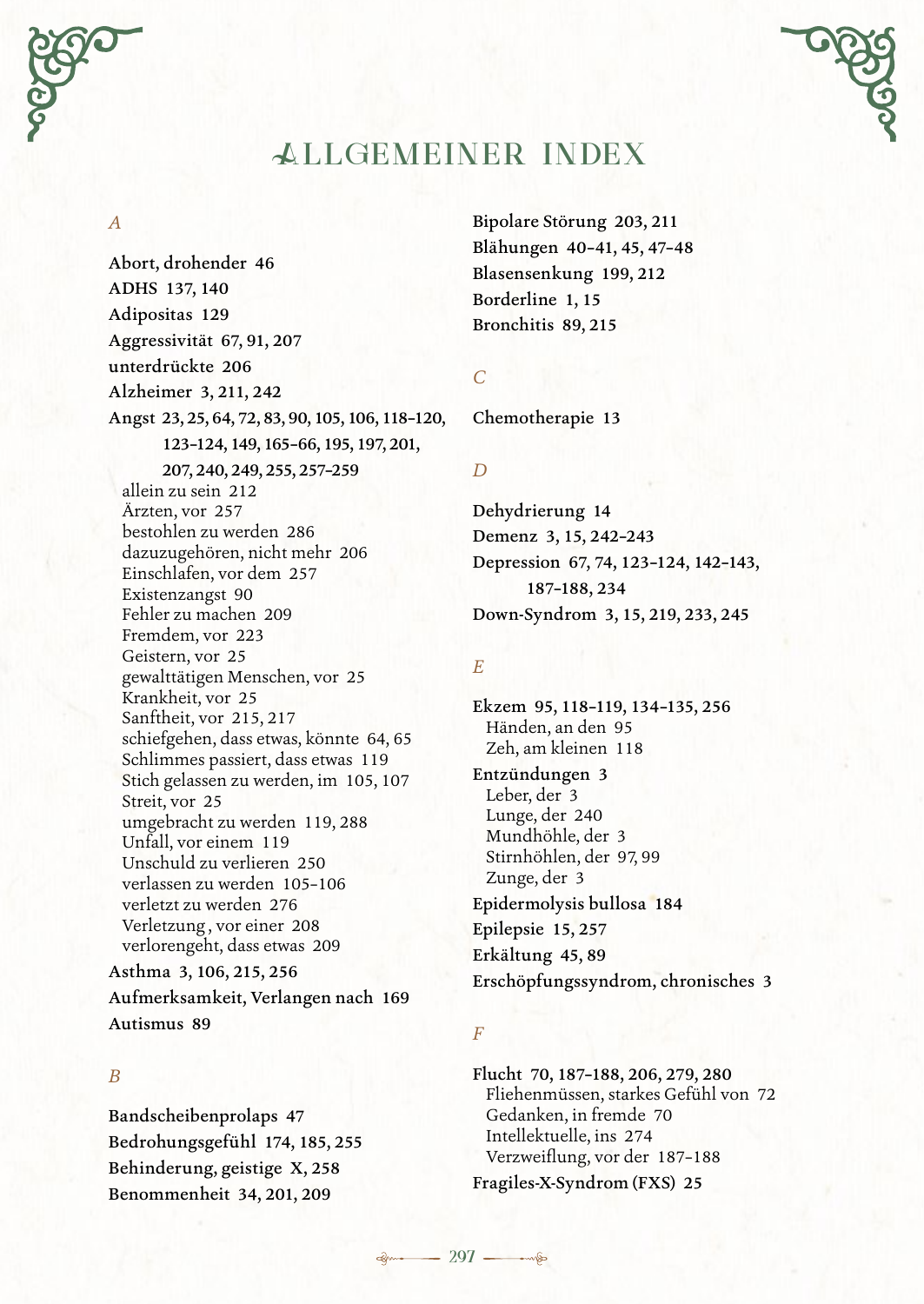Freiheit 72, 119, 143, 213 Freiheitsliebe 279–280 Sehnsucht nach 70 Verlangen nach 142

#### *G*

Geborgenheit, Bedürfnis nach 51 Geburt, Komplikationen bei der 67–68 Gehirnblutung 80, 89, 257 Gelbsucht 3 Geruch 6, 33, 41, 82, 87, 89, 98, 143, 162, 177, 246, 251, 273 angenehmer 231 aromatischer 10 Erde, nach 197, 229 fischiger 253 frischer 226 fruchtiger 87 Geruchsempfindlichkeit 80, 86 Gras, nach 212 Laub, nach 68 modriger 70, 273 Moos, wie 174 saurer 251 süßer 247 Terpentin, von 49 Wald, nach 80, 224 Geschlechtsverkehr, schmerzhafter 199, 212 Geschmack 6, 40, 49, 80, 174, 190 bitterer 31, 32 fauliger 83 Gras, wie 80 knuspriger 25–26 scharfer 41 Senföl, wie 40 Terpentin, von 49 Geschwüre 3

# *H*

Harnretention 102 Hepatitis 51 Herzinfarkt 119 Herzklopfen 97, 99, 151, 220, 234–236 Hospitalismus 183–184 Husten 89, 202–203, 206, 215, 240 aggressiver 200, 209 heftiger 240 Hyperaktivität 139–140 Hypersensibilitätssyndrom 105–106

#### *I*

Identität, keine 79, 88, 105, 108, 168, 169 Ischialgie 45

#### *K*

Kaspar-Hauser-Syndrom 183–184 Koma 27, 89, 91, 150 Krebs 97, 137, 145–146, 263 Brustkrebs 145, 146 Gebärmutterkrebs 146 Magenkrebs 140

#### *L*

Leberzyste 45, 47–48 Locked-in-Syndrom 27, 29

#### *M*

Mikrozephalie 184 Minderwertigkeitsgefühl 146 Missbrauch 15, 67, 69, 79, 213 analer 213 sexueller 2, 49, 129, 132

#### *N*

Nagelpilz 51 Neurose 15 Nierensteine 45

#### *O*

Ordnung, Bedürfnis nach 69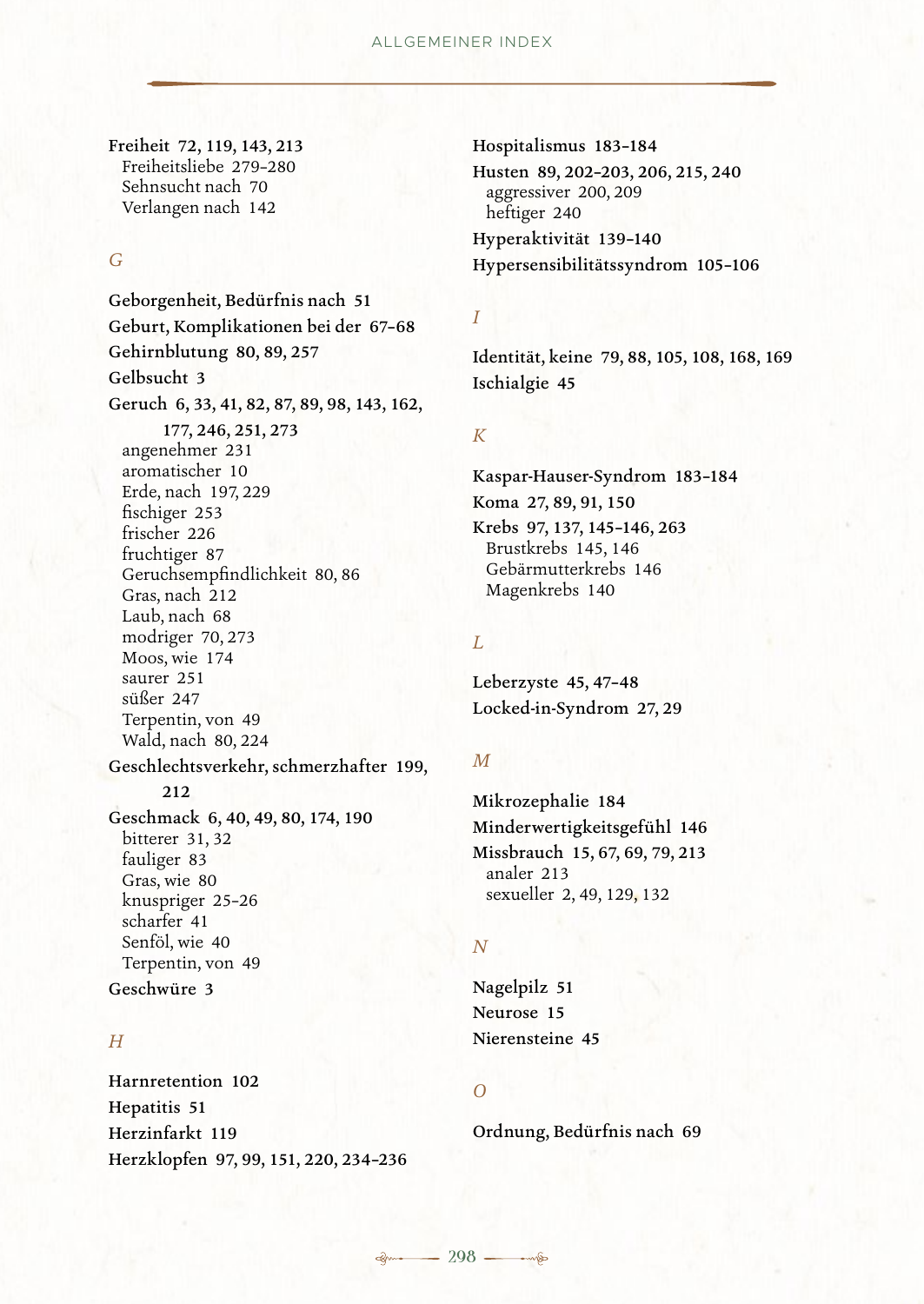#### *P*

Prämenstruelles Syndrom 199, 212 Prostatitis 102 Psychose 1, 15, 215, 217, 256

#### *R*

Resignation 71, 73–74, 245, 250, 253

#### *S*

Schädel-Hirn-Trauma 15 Schizophrenie X, 1 paranoide 255–256 Schlafmangel 261 Schlafstörungen 47 Schlaganfall 3, 80, 89, 191 Schleudertrauma 3, 106 Schmerzen 25–27, 29, 67–69, 72–73, 81, 150, 188, 231, 248, 257, 262, 270, 279 Augenhöhlen, in den 67, 69 Bauches, des 135, 142, 143 Brustkorb, im 150 Gesichtshälfte, rechte 80 Handgelenk, rechtes 80 Handgelenk, rechts 81 Hand, links 246, 251 Herzen, im 208 Knie, im 270 Knie, im linken 165, 166 Kopf 49, 67, 89, 97, 99, 123–124, 154, 174, 185, 223, 236, 284 Leber 46 Lendenwirbelsäule, in der 262 Lunge, in der 150 Magens, des 140 Milz 46 Nackens, des 72, 220, 229, 247 Oberarm, im 73 Oberbauch 46 Ohren, der 69, 73 Ohr, linkes 220, 225 Schulterblatt, linkes 246, 248 Schulter, in der linken 25, 26 Schulter, linke 232

Schweiß 34–35

Sehnsucht 14, 70, 81, 199, 212, 231 Macht, nach 199, 212 Schutz, nach 14 Überlegenheit, nach 212 Verbundenheit, nach 81 Wald, nach 231 Selbstvertrauen, Mangel an 113 Selbstwertgefühl 146 Sexualität 129, 131–132, 199

kindliche 129, 132 unterentwickelte 2

Sodbrennen 187–188

Speisen und Getränke Abneigung Muscheln 45, 47 scharfe Speisen 45, 47 Verlangen Essig 45, 47 Fisch 45, 47 Kaffee 203 Salz 225 saure Speisen 45, 47 Spondylitis ankylosans 262 Suizid 187–188, 210

#### *T*

Taubheitsgefühl 25, 26, 45 Traumata X, XIV, 2, 14, 34, 67, 79, 87, 89, 131, 134, 211, 258 Kriegstrauma 14, 67, 69 OP-Trauma 245, 248 vorgeburtliche 219, 239 Traurigkeit 48, 72, 83, 105, 107, 146, 150, 204, 227, 238, 245, 277

#### *U*

Übelkeit 34–35, 49, 123–124, 237 Hunger, durch 95 Urtikaria 191 Uterusprolaps 129, 199, 212

**298 299**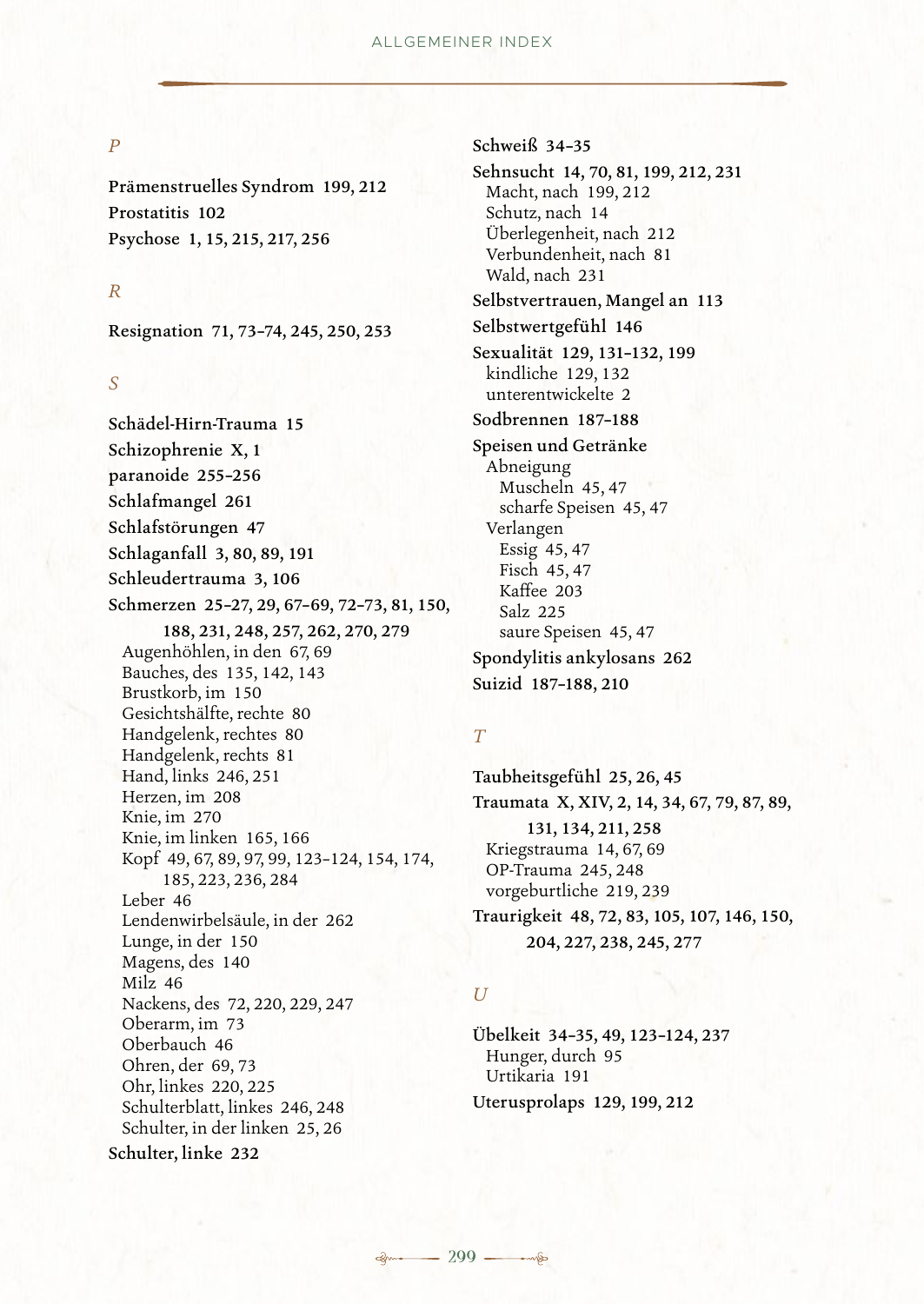#### *V*

Vergewaltigung 2, 113, 114, 129, 199, 204, 212

Verletzung 75, 79, 82, 105, 107, 130, 132, 133, 208

Gehirnverletzung 261, 263, 264 Schädelverletzung 258

Verstopfung 34, 35, 286

Verzweiflung 67, 68, 72, 107 abgrundtiefe 68 ohnmächtiger 67

#### *W*

Waise 51, 52 Wassersucht 102 Weinen 150, 258 aggressives 73 endloses 254 spontanes 68 Wunden 76, 221, 261

### *Z*

Zeitgefühl Störung des 202 Verlust des 2, 245, 249